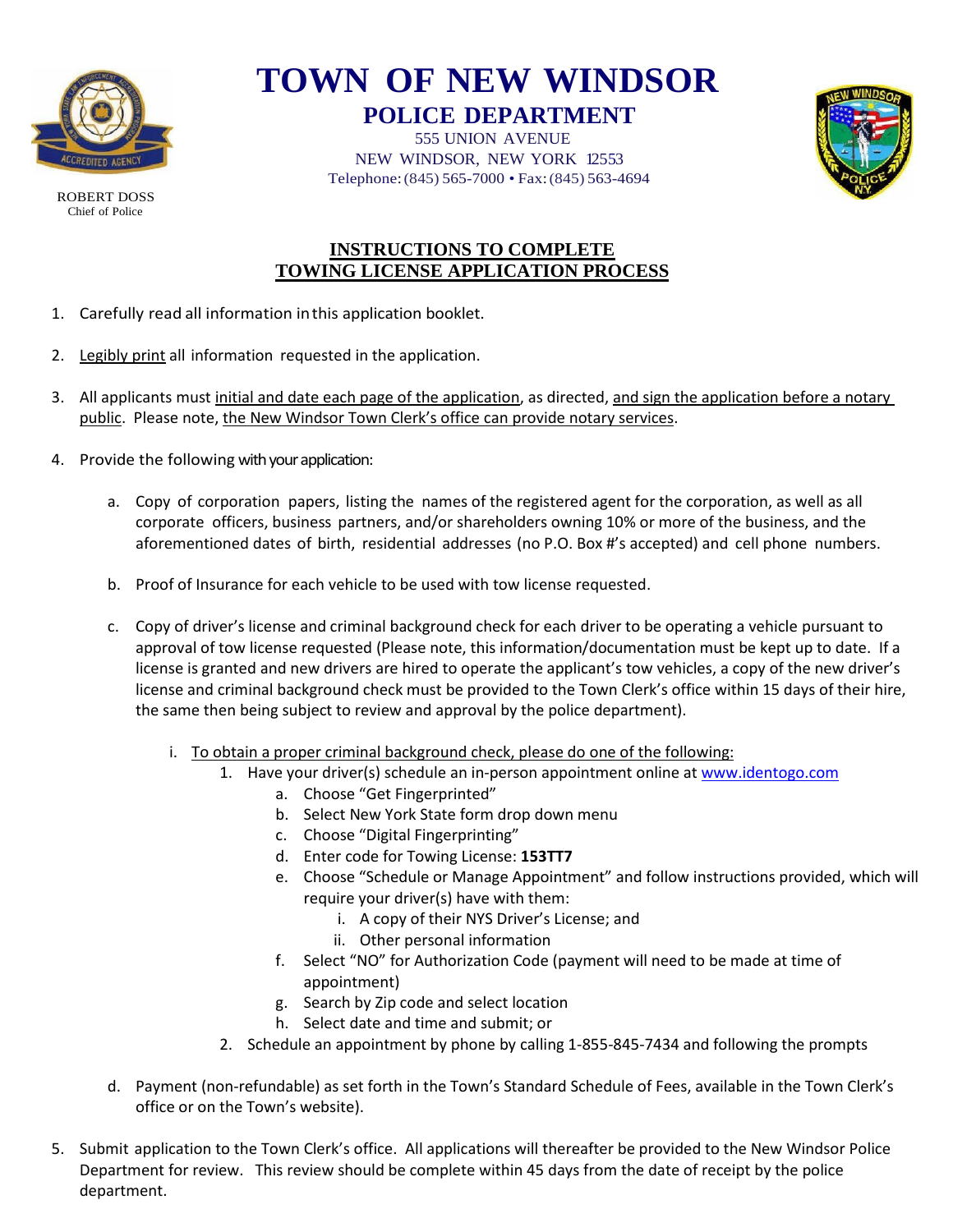

### **TOWN OF NEW WINDSOR POLICE DEPARTMENT**

555 UNION AVENUE NEW WINDSOR, NEW YORK 12553 Telephone:(845) 565-7000 • Fax:(845) 563-4694



ROBERT DOSS Chief of Police

> If approved for a license, the applicant will receive written notification from the Town Clerk's office at the address provided on the application. The applicant will then be contacted by the police department in order to schedule a terminal inspection. All licensed tow vehicles will be inspected to ensure compliance with all applicable laws and regulations.

> If not approved, the applicant shall receive written correspondence from the Town Clerk's office, setting forth the reasons for denial, along with notice of your right to appeal such denial.

6. If issued a license, a copy of the license must be kept in all tow vehicles covered by same.

\* Please note, all licenses issued, regardless of month or date of issuance, shall expire at the end of each calendar year. All licenses in good standing can be renewed by the applicable applicant upon payment of the yearly operating fee (see Schedule of Fees in effect at time of renewal request), along with the applicant's notarized statement, provided to the Town Clerk's office, certifying there have been no changes in the information provided in the initial application or attesting to any changes that have occurred since the initial application or last renewal. All such statements are subject to review by the Police Chief in order to ensure all requirements to maintain a license are still met.

\*\* No license may be transferred, assigned or gifted to any other person or entity.

\*\*\* Any license issued, must be displayed prominently so that it can be easily observed on the side window of every tow vehicle subject to such licensure.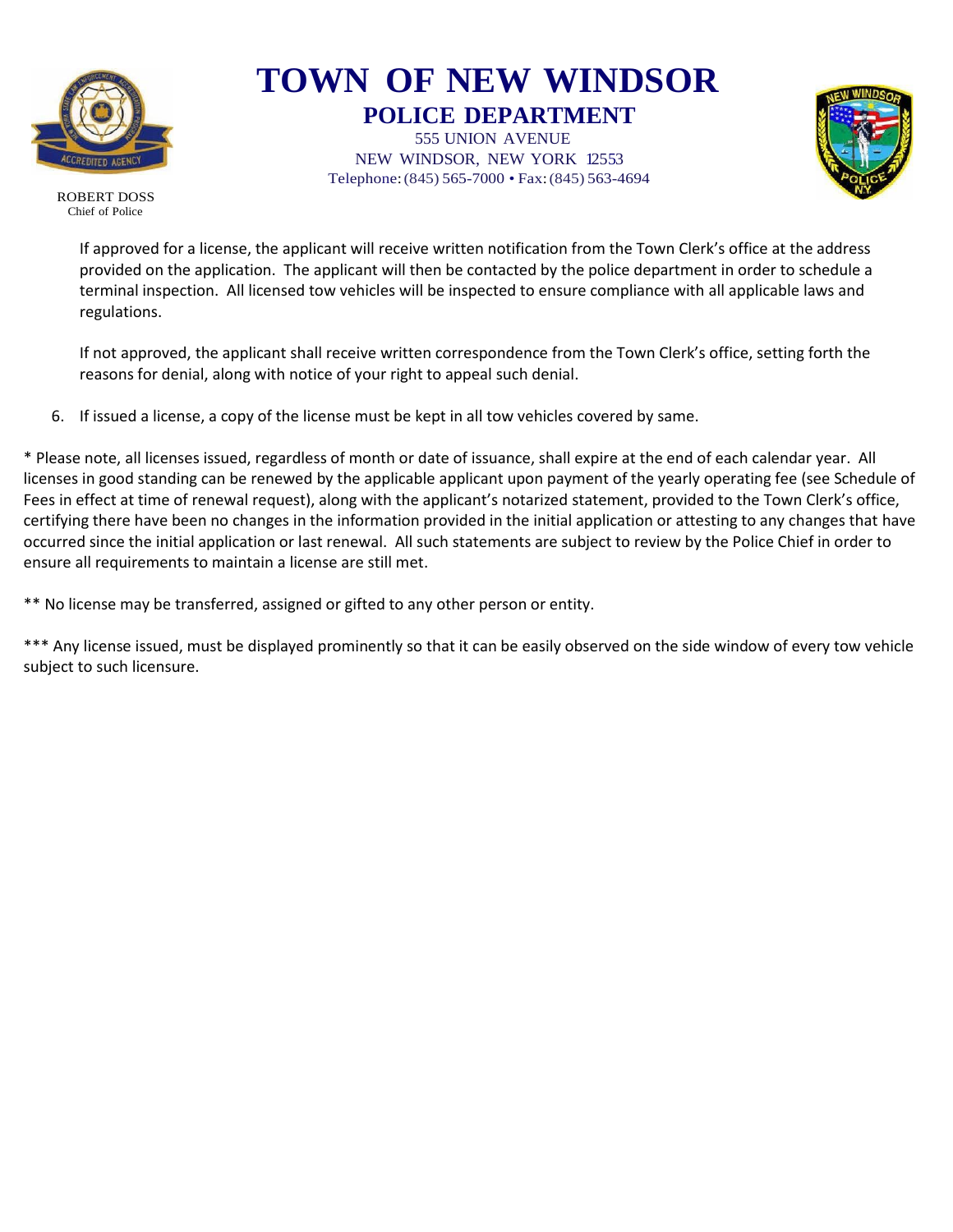

ROBERT DOSS Chief of Police

 $\overline{a}$ 

 $\overline{a}$ 

 $\overline{a}$ 

 $\overline{a}$ 

 $\overline{a}$ 

 $\overline{a}$ 

**TOWN OF NEW WINDSOR**

**POLICE DEPARTMENT** 555 UNION AVENUE

NEW WINDSOR, NEW YORK 12553 Telephone:(845) 565-7000 • Fax:(845) 563-4694



### **APPLICATION**

| Name of Business for which license is sought: __________________________________ |  |  |  |  |
|----------------------------------------------------------------------------------|--|--|--|--|
|                                                                                  |  |  |  |  |
| ,我们也不会有什么。""我们的人,我们也不会有什么?""我们的人,我们也不会有什么?""我们的人,我们也不会有什么?""我们的人,我们也不会有什么?""我们的人 |  |  |  |  |
|                                                                                  |  |  |  |  |
|                                                                                  |  |  |  |  |
|                                                                                  |  |  |  |  |
|                                                                                  |  |  |  |  |
|                                                                                  |  |  |  |  |

List below the name, date of birth and address of each officer, director, member or shareholder with an interest in the business for which a license is sought, which equals 10% or more. Also list below the name, date of birth and address of the registered agent for such business:

Applicant shall date and initial here \_\_\_\_\_\_\_\_\_\_\_\_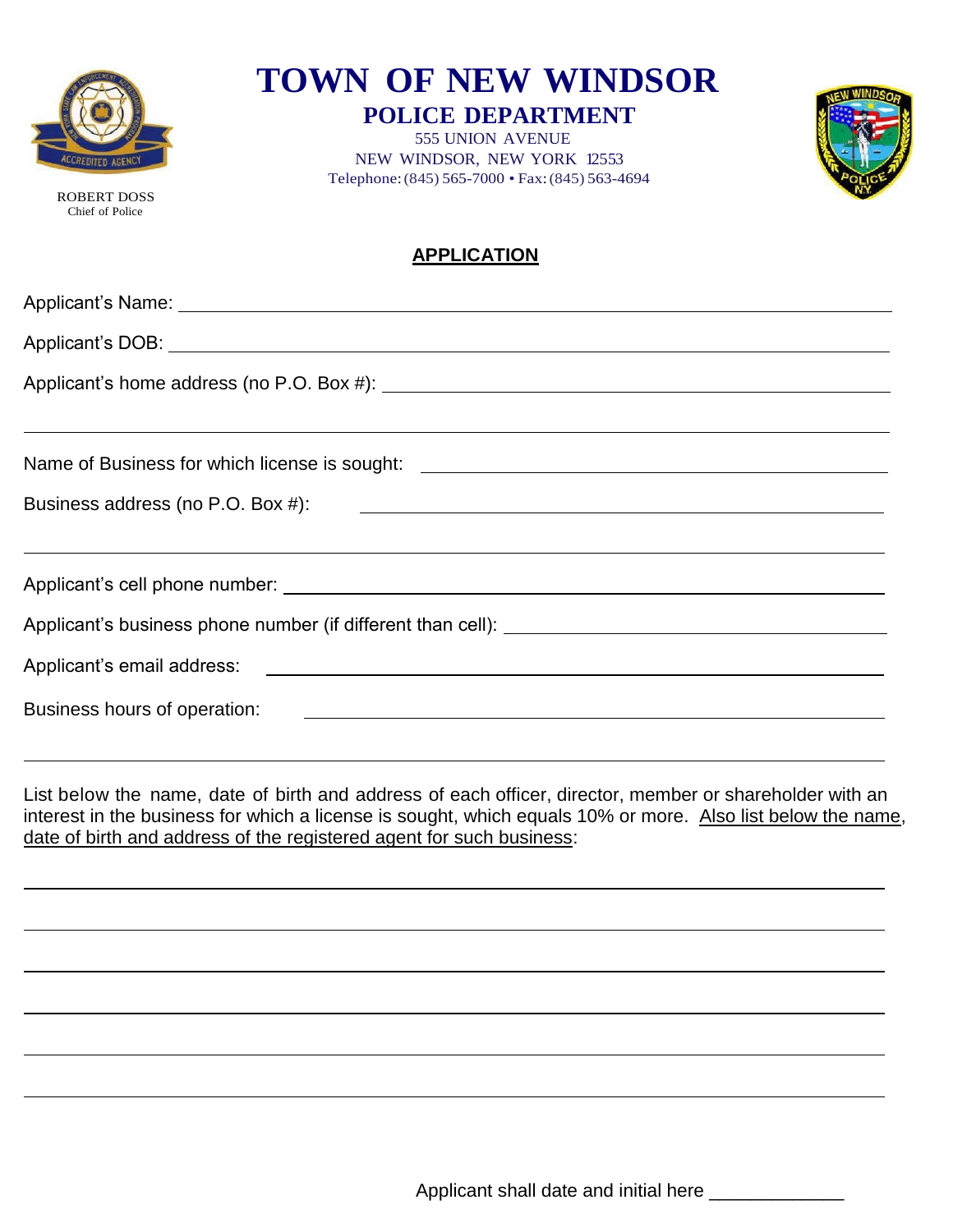

ROBERT DOSS Chief of Police

**TOWN OF NEW WINDSOR POLICE DEPARTMENT**

555 UNION AVENUE NEW WINDSOR, NEW YORK 12553 Telephone:(845) 565-7000 • Fax:(845) 563-4694



**DRIVER INFORMATION**

Provide all requested information for drivers who will be operating vehicles for which Applicant is seeking license:

| 1. Name:                                                                                                                           |  |  |  |  |
|------------------------------------------------------------------------------------------------------------------------------------|--|--|--|--|
| DOB:                                                                                                                               |  |  |  |  |
|                                                                                                                                    |  |  |  |  |
|                                                                                                                                    |  |  |  |  |
| DRIVER'S LICENSE #:<br><u> 1989 - Johann Stein, markin sanat markin samanin samanin samanin samanin samanin samanin samanin sa</u> |  |  |  |  |
| BACKGROUND CHECK RUN & PROVIDED: ____ YES                                                                                          |  |  |  |  |
| 2. Name:                                                                                                                           |  |  |  |  |
| DOB:                                                                                                                               |  |  |  |  |
|                                                                                                                                    |  |  |  |  |
|                                                                                                                                    |  |  |  |  |
|                                                                                                                                    |  |  |  |  |
| BACKGROUND CHECK RUN & PROVIDED: ____ YES                                                                                          |  |  |  |  |
| 3. Name:                                                                                                                           |  |  |  |  |
| DOB:                                                                                                                               |  |  |  |  |
|                                                                                                                                    |  |  |  |  |
|                                                                                                                                    |  |  |  |  |
|                                                                                                                                    |  |  |  |  |
| BACKGROUND CHECK RUN & PROVIDED: ____ YES                                                                                          |  |  |  |  |
|                                                                                                                                    |  |  |  |  |

Applicant shall date and initial here \_\_\_\_\_\_\_\_\_\_\_\_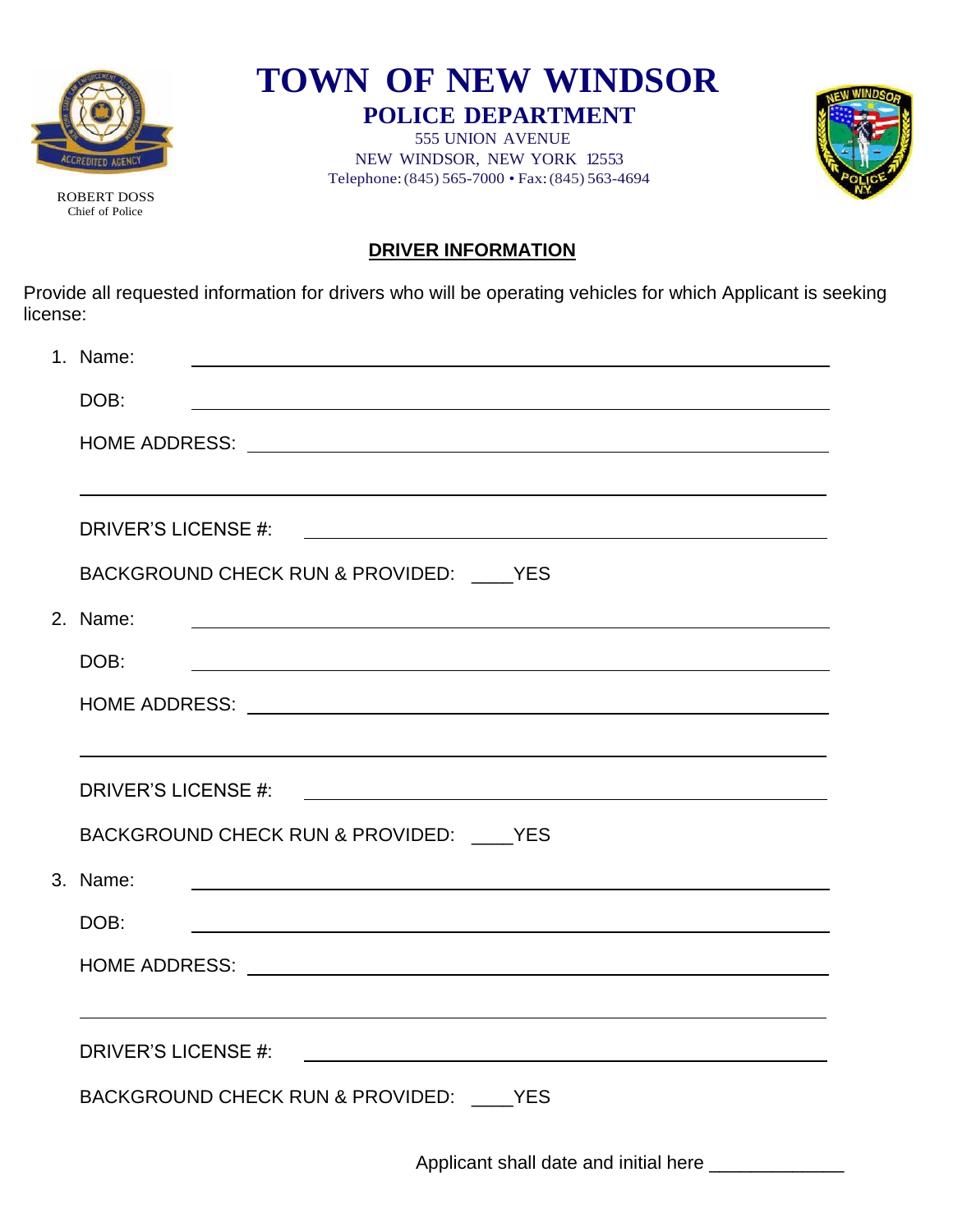| <b>ROBERT DOSS</b><br>Chief of Police | <b>TOWN OF NEW WINDSOR</b><br><b>POLICE DEPARTMENT</b><br>555 UNION AVENUE<br>NEW WINDSOR, NEW YORK 12553<br>Telephone: (845) 565-7000 · Fax: (845) 563-4694 |  |
|---------------------------------------|--------------------------------------------------------------------------------------------------------------------------------------------------------------|--|
| 4. Name:                              | <u> 1989 - John Stein, september 1989 - John Stein, september 1989 - John Stein, september 1989 - John Stein, se</u>                                         |  |
| DOB:                                  | <u> 1980 - Andrea Station Barbara, actor a component de la componentación de la componentación de la componentaci</u>                                        |  |
|                                       |                                                                                                                                                              |  |
|                                       |                                                                                                                                                              |  |
| DRIVER'S LICENSE #:                   | <u> 1980 - Johann Barn, mars and de Branch Barn, mars and de Branch Barn, mars and de Branch Barn, mars and de Br</u>                                        |  |
|                                       | BACKGROUND CHECK RUN & PROVIDED: YES                                                                                                                         |  |
| 5. Name:                              | <u> 1988 - Johann Barbara, martxa alemaniar amerikan basar da a shekara a shekara a shekara a shekara a shekara</u>                                          |  |
| DOB:                                  | <u> 1989 - Johann John Stoff, deutscher Stoffen und der Stoffen und der Stoffen und der Stoffen und der Stoffen</u>                                          |  |
|                                       |                                                                                                                                                              |  |
|                                       |                                                                                                                                                              |  |
| <b>DRIVER'S LICENSE #:</b>            | <u> 1980 - Andrea Andrew Maria (h. 1980).</u>                                                                                                                |  |
|                                       | BACKGROUND CHECK RUN & PROVIDED: YES                                                                                                                         |  |
| 6. Name:                              | and the control of the control of the control of the control of the control of the control of the control of the                                             |  |
| DOB:                                  | <u> 1989 - Johann Stoff, amerikansk politiker (* 1908)</u>                                                                                                   |  |
|                                       |                                                                                                                                                              |  |
|                                       |                                                                                                                                                              |  |
| DRIVER'S LICENSE #:                   |                                                                                                                                                              |  |
|                                       | BACKGROUND CHECK RUN & PROVIDED: YES                                                                                                                         |  |
|                                       |                                                                                                                                                              |  |

Applicant shall date and initial here \_\_\_\_\_\_\_\_\_\_\_\_\_\_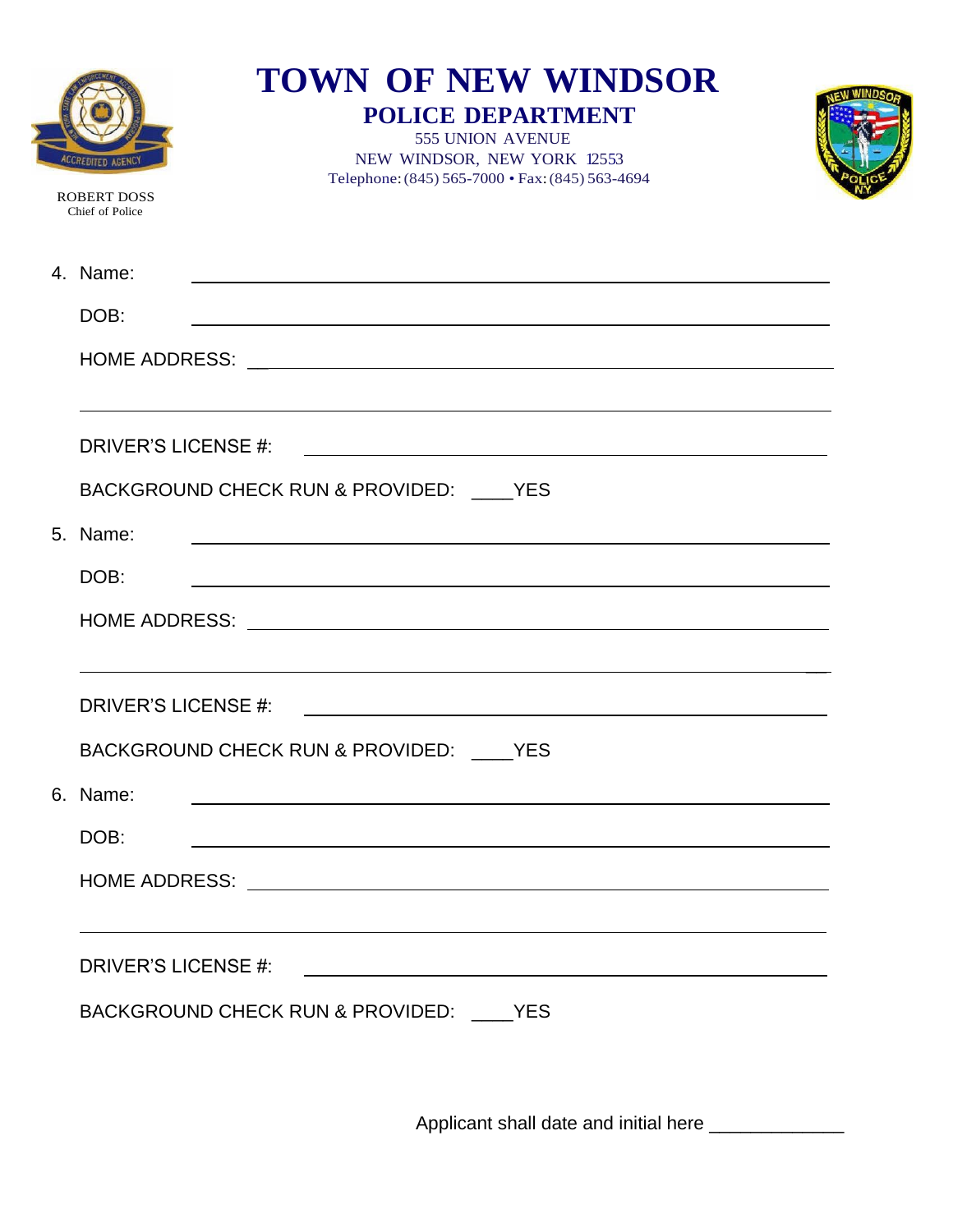

**ROBERT DOSS** 

**TOWN OF NEW WINDSOR POLICE DEPARTMENT** 

**555 UNION AVENUE** NEW WINDSOR, NEW YORK 12553 Telephone: (845) 565-7000 • Fax: (845) 563-4694



Chief of Police

### **TOW TRUCK INFORMATION**

Provide all requested information for tow trucks and/or other vehicles which Applicant intends on using to provide services in connection with the license sought by this application:

| 1. Vehicle year:<br>Make:<br>Model:<br>Type:<br>License Plate #:<br>$VIN#$ :<br>Registration expiration date:<br><u> 1980 - Johann John Stone, mars et al. (b. 1980)</u><br>Permit # (issued by PD and for Town use only): |
|----------------------------------------------------------------------------------------------------------------------------------------------------------------------------------------------------------------------------|
| 2. Vehicle year:<br>Make:<br>Model:<br>Type:<br>License Plate #:<br>$VIN$ #:<br>Registration expiration date:<br>Permit # (issued by PD and for Town use only):                                                            |
| 3. Vehicle year:<br>Make:<br>Model:<br>Type:<br>License Plate #:<br>$VIN$ #:<br>Registration expiration date:<br>Permit # (issued by PD and for Town use only):                                                            |
| 4. Vehicle year:<br>Make:<br>Model:<br>Type:<br>License Plate #:<br>$VIN#$ :<br>Registration expiration date:<br>Permit # (issued by PD and for Town use only):                                                            |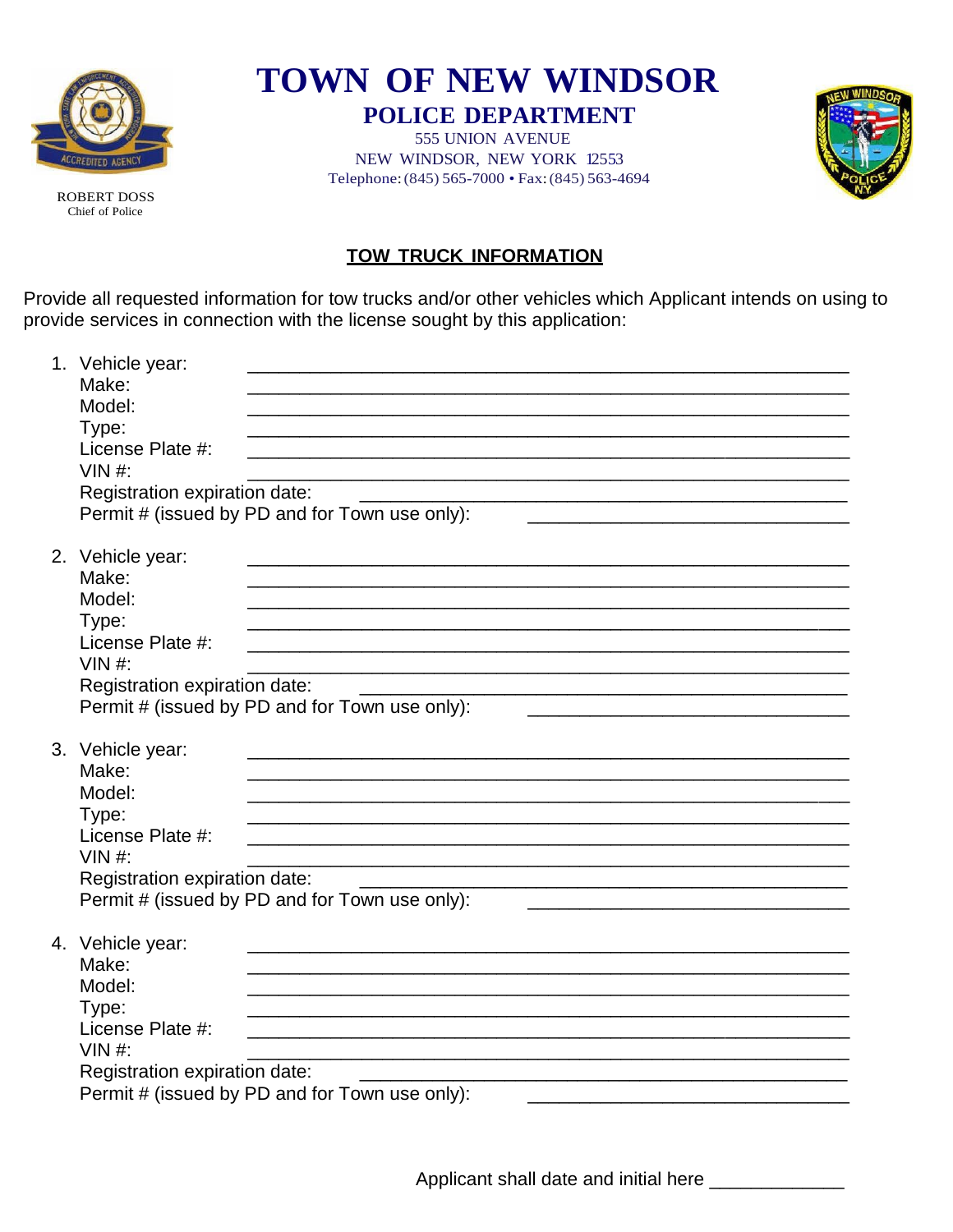|                                                                                                                    | <b>TOWN OF NEW WINDSOR</b><br><b>POLICE DEPARTMENT</b><br>555 UNION AVENUE<br>NEW WINDSOR, NEW YORK 12553<br>Telephone: (845) 565-7000 · Fax: (845) 563-4694 |  |
|--------------------------------------------------------------------------------------------------------------------|--------------------------------------------------------------------------------------------------------------------------------------------------------------|--|
| <b>ROBERT DOSS</b><br>Chief of Police                                                                              |                                                                                                                                                              |  |
| 5. Vehicle year:<br>Make:<br>Model:<br>Type:<br>License Plate #:<br>$VIN#$ :<br>Registration expiration date:      | Permit # (issued by PD and for Town use only):                                                                                                               |  |
| 6. Vehicle year:<br>Make:<br>Model:<br>Type:<br>License Plate #:<br>$VIN#$ :<br>Registration expiration date:      | Permit # (issued by PD and for Town use only):                                                                                                               |  |
| 7. Vehicle year:<br>Make:<br>Model:<br>Type:<br>License Plate #:<br>VIN # $\cdot$<br>Registration expiration date: | Permit # (issued by PD and for Town use only):                                                                                                               |  |
| 8. Vehicle year:<br>Make:<br>Model:<br>Type:<br>License Plate #:<br>$VIN$ #:<br>Registration expiration date:      | <u> 1989 - Johann Stoff, amerikansk politiker (d. 1989)</u><br>Permit # (issued by PD and for Town use only):                                                |  |

Applicant shall date and initial here \_\_\_\_\_\_\_\_\_\_\_\_\_\_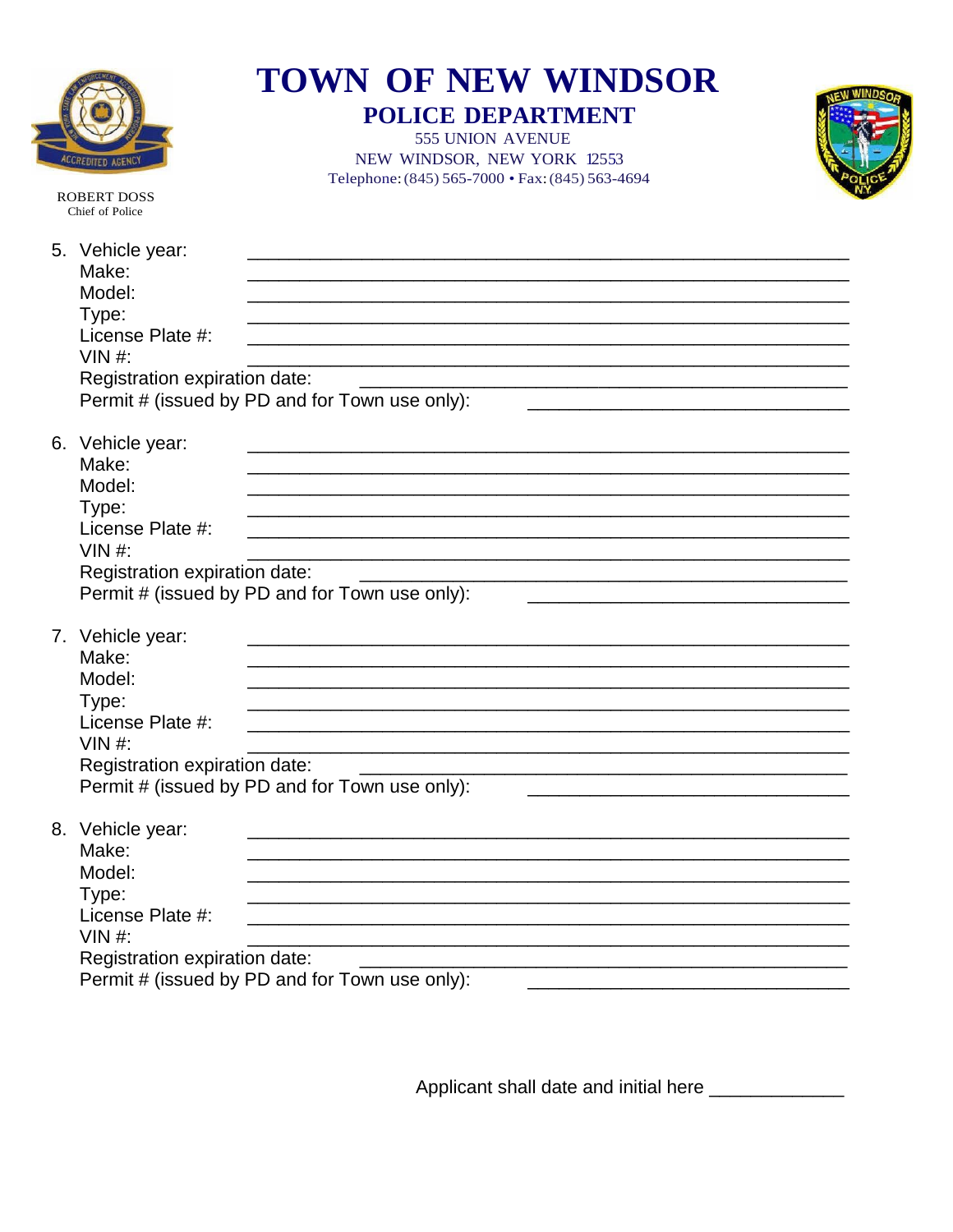

# **TOWN OF NEW WINDSOR**

**POLICE DEPARTMENT** 555 UNION AVENUE NEW WINDSOR, NEW YORK 12553 Telephone:(845) 565-7000 • Fax:(845) 563-4694



ROBERT DOSS Chief of Police

### APPLICANT CERTIFICATIONS AND ACKNOWLEDGMENTS

By signing below, I certify, acknowledge and agree to the following:

- 1. I have read all requirements in connection with and obtaining and maintaining a license to operate and provide towing services pursuant to Town Code Section 269. I have further had an opportunity to review same with an attorney in order that anything I didn't understand could be explained to me. Upon such review, I acknowledge all the requirements and guidelines, fully understand same, and submit this application as evidence that I wish to seek licensure and provide such services in conformity with the conditions set forth in the Code.
- 2. Any false statements made in connection with this application shall be grounds for suspension and/or revocation of my license, if granted.
- 3. If granted a license to provide on-call towing and storage services pursuant to Town Code Section 269, such services will be provided 24 hours a day, 7 days a week, 365 days a year. Failure to abide by this provision shall be grounds for suspension and/or revocation of said license, per the guidelines set forth in the Code.
- 4. All fees and procedures required by the Town Code will be complied with at all times. Failure to timely pay any such fees and/or follow any such procedures shall be grounds for suspension and/or revocation of said license, per the guidelines set forth in the Code.
- 5. The Police Chief or his designee or any Commercial Vehicle Safety Inspector from the New York State Department of Transportation may, at any time, inspect any tow trucks or vehicles licensed pursuant to this application or renewal thereof, or any storage facility licensed pursuant to same, in order to determine compliance with any provisions set forth in the Town Code or any rules or regulations pertaining to the operation of tow trucks, tow vehicles, or storage facilities maintained in connection with such tow services in the State of New York.
- 6. If a license is granted, the licensee must maintain insurance in conformity with the requirements set forth in the Town Code (Section 269-11). Proof of such insurance must be provided to the Town Clerk's office, as per the Town Code. Any failure to comply with the insurance requirements set forth in Section 269-11 of the Town Code shall result it automatic and immediate revocation of the applicant's license.
- 7. If a license is granted, the licensee understands and agrees they shall defend, hold harmless and indemnify the Town of New Windsor and the Town of New Windsor Police Department, their officers, employees and agents, from any and all liability, claims, and losses or damages arising or alleged to arise from the performance of any towing services requested or rendered by the licensee. This indemnification language shall be incorporated in the general comprehensive liability policy required.

|                         | Sworn to before me this same day of |  |
|-------------------------|-------------------------------------|--|
| Applicant Signature     |                                     |  |
|                         |                                     |  |
| Print name of Applicant | <b>Notary Public</b>                |  |
|                         | <b>Commission expires:</b>          |  |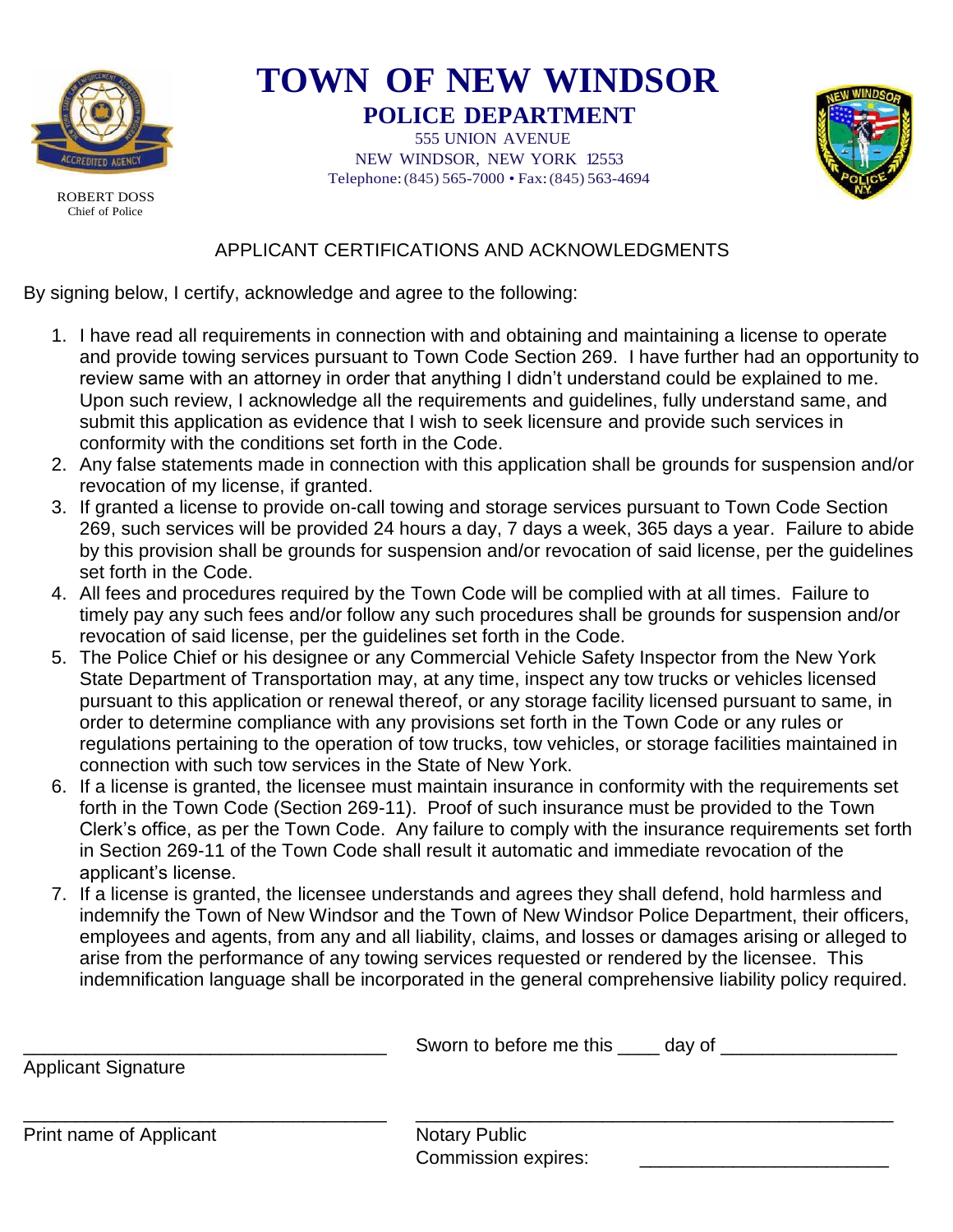

# **TOWN OF NEW WINDSOR**

**POLICE DEPARTMENT** 555 UNION AVENUE NEW WINDSOR, NEW YORK 12553 Telephone:(845) 565-7000 • Fax:(845) 563-4694



ROBERT DOSS Chief of Police

### FOR OFFICE USE ONLY:

Applicant name:

Date application received by Town Clerk's office:

#### Is application complete?

- $\Box$  Copy of corporation papers provided
- $\Box$  Proof of Insurance provided for each vehicle to be used with tow license requested
- $\Box$  Copy of driver's license for each driver to be operating a vehicle pursuant to approval of tow license requested provided
- $\Box$  Copy of criminal background check for each driver to be operating a vehicle pursuant to approval of tow license requested provided
- $\Box$  Payment (non-refundable) provided, as set forth in the Town's Standard Schedule of Fees

Date application received by Police Department: Date review completed by Police Department: Application approved or denied: \_\_\_\_\_\_\_\_\_\_\_\_\_\_\_\_\_\_\_\_\_\_\_\_\_\_\_\_\_\_\_\_\_\_\_\_\_\_\_\_\_\_\_\_\_\_\_\_\_\_\_ If denied, reasons for denial: \_\_\_\_\_\_\_\_\_\_\_\_\_\_\_\_\_\_\_\_\_\_\_\_\_\_\_\_\_\_\_\_\_\_\_\_\_\_\_\_\_\_\_\_\_\_\_\_\_\_\_ Date Town Clerk advised by Police Dept. of decision on application: Date Town Clerk advised applicant of decision in writing: \_\_\_\_\_\_\_\_\_\_\_\_\_\_\_\_\_\_\_\_\_\_ If application approved: • License # granted: \_\_\_\_\_\_\_\_\_\_\_\_\_\_\_\_\_\_\_\_\_\_\_\_\_\_\_\_\_\_\_\_\_\_\_\_\_\_\_\_\_ • Permit numbers for all vehicles approved:

 $\overline{a}$ 

 $\overline{a}$ 

 $\overline{a}$ 

 $\overline{a}$ 

 $\overline{a}$